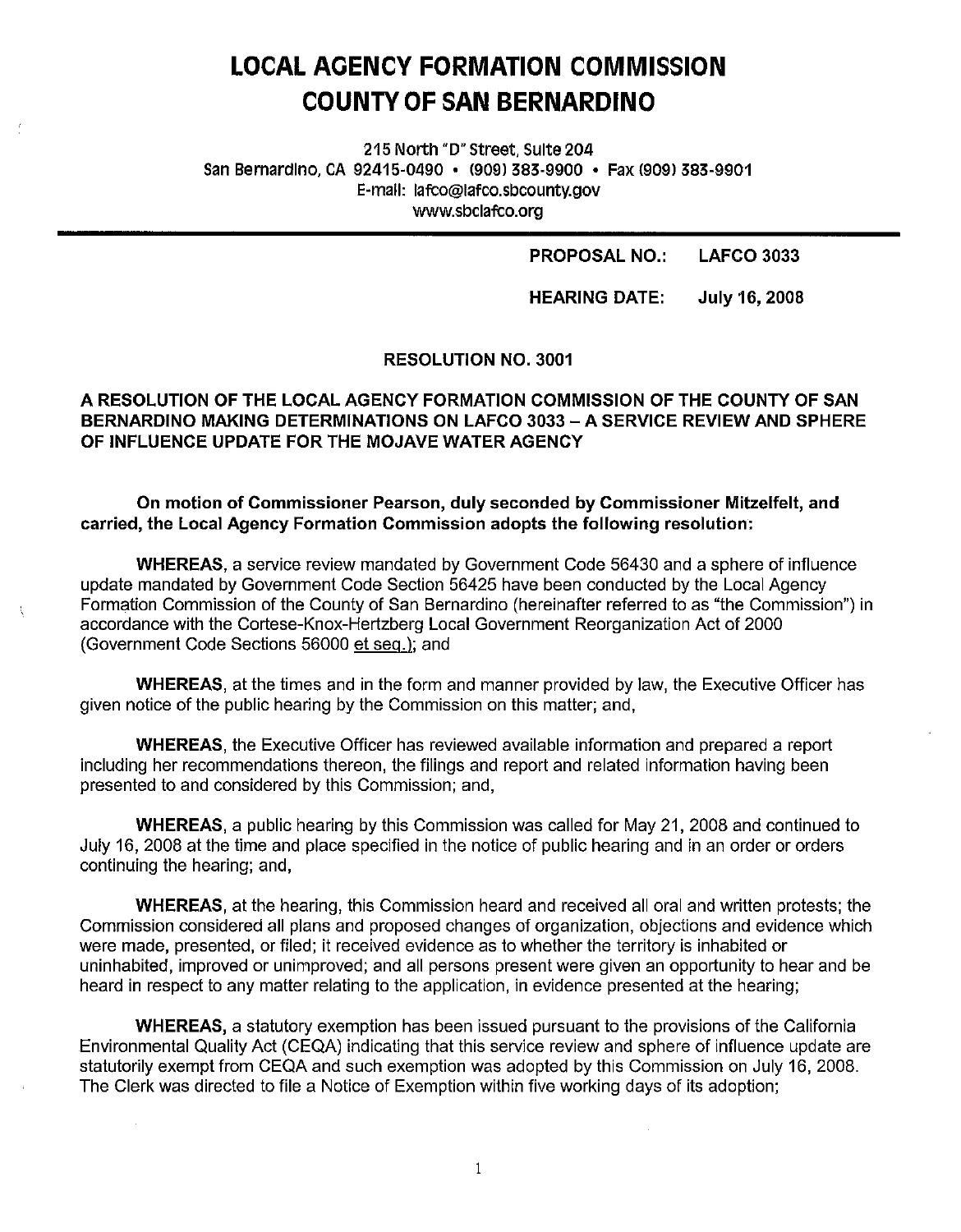**WHEREAS,** based on presently existing evidence, facts, and circumstances filed with the Local Agency Formation Commission and considered by this Commission, it is determined that the sphere of influence is affirmed for Mojave Water Agency, as depicted on the map attached hereto as Exhibit "A"; and,

**WHEREAS,** the determinations required by Government Code Section 56430 and local Commission policy are:

# **1. Growth and population projections for the affected area:**

The service area of MWA includes the full range of land uses, from urban uses to vacant/open space lands. The Agency's territory includes the full range of potential growth, from areas with little to no growth to areas anticipated to experience significant growth in the future. Years 2005 through 2015 utilize projections from the Southern California Association of Governments, and years 2020 through 2030 utilize the California Department of Finance projections, which assume that the County will grow annually at the rate of 1.8% during those years. The Agency had 358,800 residents in 2005 and is estimated to have 646,900 residents by 2030 (an 80% increase).

For the population centers in the Victor Valley (generally the Alto and Alto Transition Zone sub basin areas), historical trends indicate moderate to high growth. Since 2000, the incorporated cities of the Victor Valley (Adelanto, Apple Valley, Hesperia, and Victorville) increased in population by 44%. The Victor Valley is anticipated to experience 94% growth between 2006 and 2030. North of Victor Valley, the City of Barstow grew 13.1% and is estimated to grow 61.4% from 2005 to 2030 to a population of 38,571. As for the Town of Yucca Valley, from 2000 to 2005 the Town grew 8.9% and is estimated to grow 15.8% from 2005 to 2030 to a population of 21,150.

# **2. Present and planned capacity of public facilities and adequacy of public services, including infrastructure needs or deficiencies:**

The most significant regional issue is future water supply. The high growth rate in the region, coupled with a continued overdraft of the groundwater basin, which is the primary source of supply, is an infrastructure deficiency. Overdraft conditions have occurred in the basins due to the reliance on groundwater to meet water needs from a variety of uses which include domestic and agriculture. This has caused a decline in the water level, changes in water quality, loss of riparian habitat, and changes in the quantity and spatial distribution of recharge from the river.

The Mojave River Groundwater Basin is adjudicated under a stipulated judgment that specifies the amount of groundwater that can be extracted by groundwater producers using over 10 acre-feet per year, the purpose of which is to balance water supply and demand and address the overdraft. Producers are required to replace any water pumped above their Free Production Allowance by paying the Watermaster to purchase supplemental water or by purchasing unused production rights from another party.

# Water Supply

Natural recharge of the Mojave River Basin comes from the Mojave River and mountain runoff. MWA estimates an annual average of 65,500 acre feet of natural recharge each year through 2025 under normal conditions. For the Morongo Basin/Johnson Valley area, there are no rivers that contribute substantial amounts of water. There are only small streams that collect runoff from the mountains during storms that percolate into the stream or dry lake beds. To meet demand, the Agency imports supplemental water.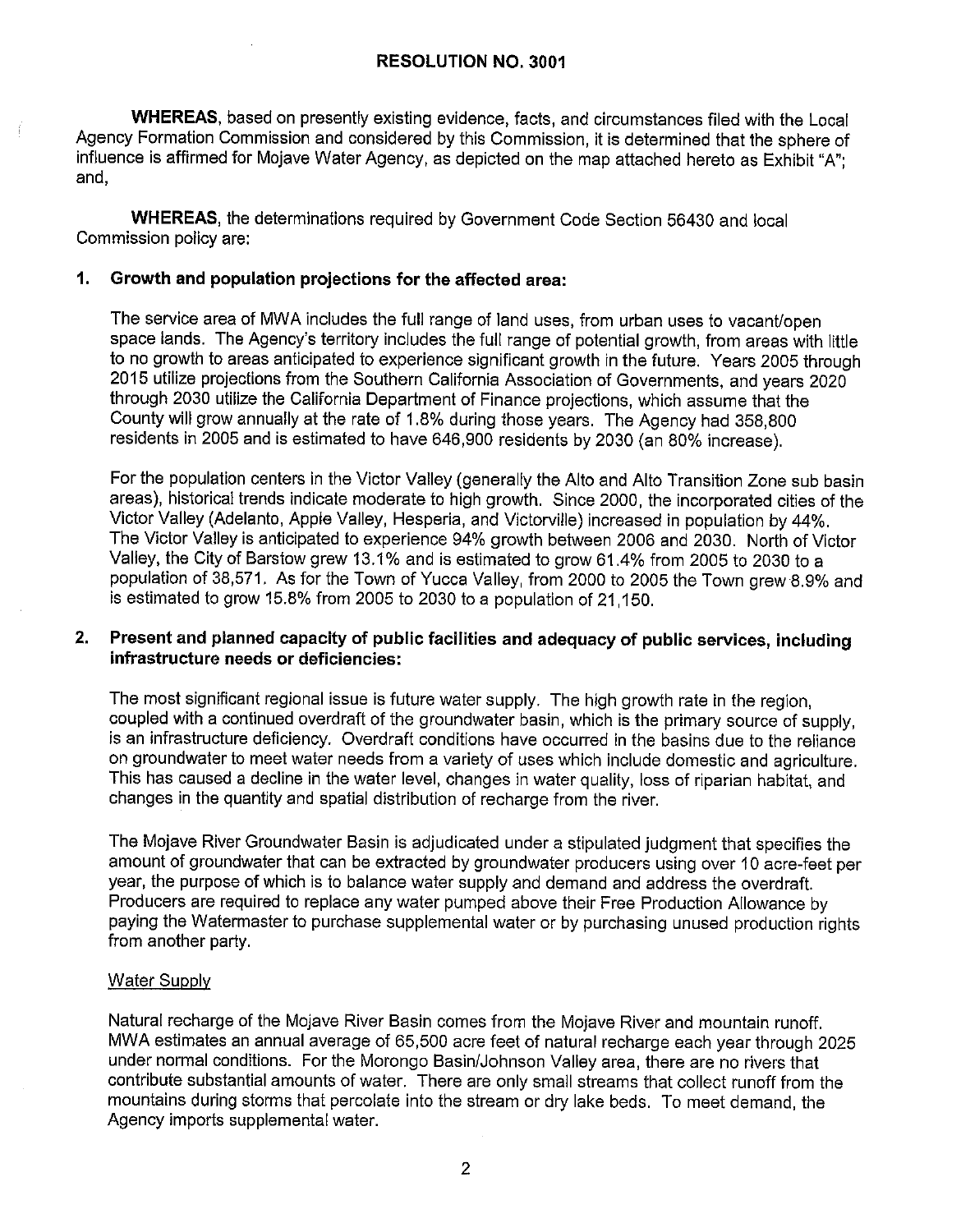MWA is one of 29 State Water Project contractors and was originally entitled to import 50,800 acrefeet annually of State Water Project supplemental water. In 1997, MWA purchased 25,000 acrefeet of Berrenda Mesa Water District's (Kern County) entitlement to increase its entitlement to 75,800 acre-feet. However, the actual purchase amount is determined by MWA need and Department of Water Resources availability. The Agency is seeking to purchase \$75 million worth of additional entitlement, of which \$25 million would be a down payment in FY 09-10 and an estimated \$50 million would be funded through debt. The acre-feet amount that would be purchased is unknown at this time.

MWA is entitled to purchase up to 75,800 acre-feet of imported water per year, and for 2008 the allocation percentage is 35%. Therefore, MWA can purchase up to 26,530 acre-feet in 2008.

The Agency did not fully utilize its State Water Project water entitlement until 2003 and is planning to purchase more supplemental water to reduce the over-pumping of the Mojave River Basin. However, this is dependent on the amount of State Water Project water available for purchase. According to the FY 08-09 Budget, the Agency plans to purchase approximately 30,000 acre-feet, roughly the full amount available for purchase.



#### **Actual State Water Project Deliveries to MWA**

source: Mojave Water Agency

To determine the effectiveness of artificial recharge, the United States Geological Survey performed two groundwater flow models. The first model assumes no artificial recharge is available and indicates that water levels would decline by as much as 60 feet after 20 years. The second model assumes the availability of 65,000 acre-feet per year of State Project Water and indicates water levels would be 100 feet higher near the artificial recharge sites. The results illustrate the importance of supplemental water to the basin used to mitigate the effects of overdraft.

# Improvement District M

In 1990, a portion in the southern part of the MWA's territory voted in favor of forming Improvement District Mand to incur bonded indebtedness of \$66.5 million to finance the construction costs of the Morongo Basin Pipeline to deliver water from the California Aqueduct in Hesperia to Yucca Valley. The residents of the improvement district are obligated to pay for 75% of the costs of the Pipeline,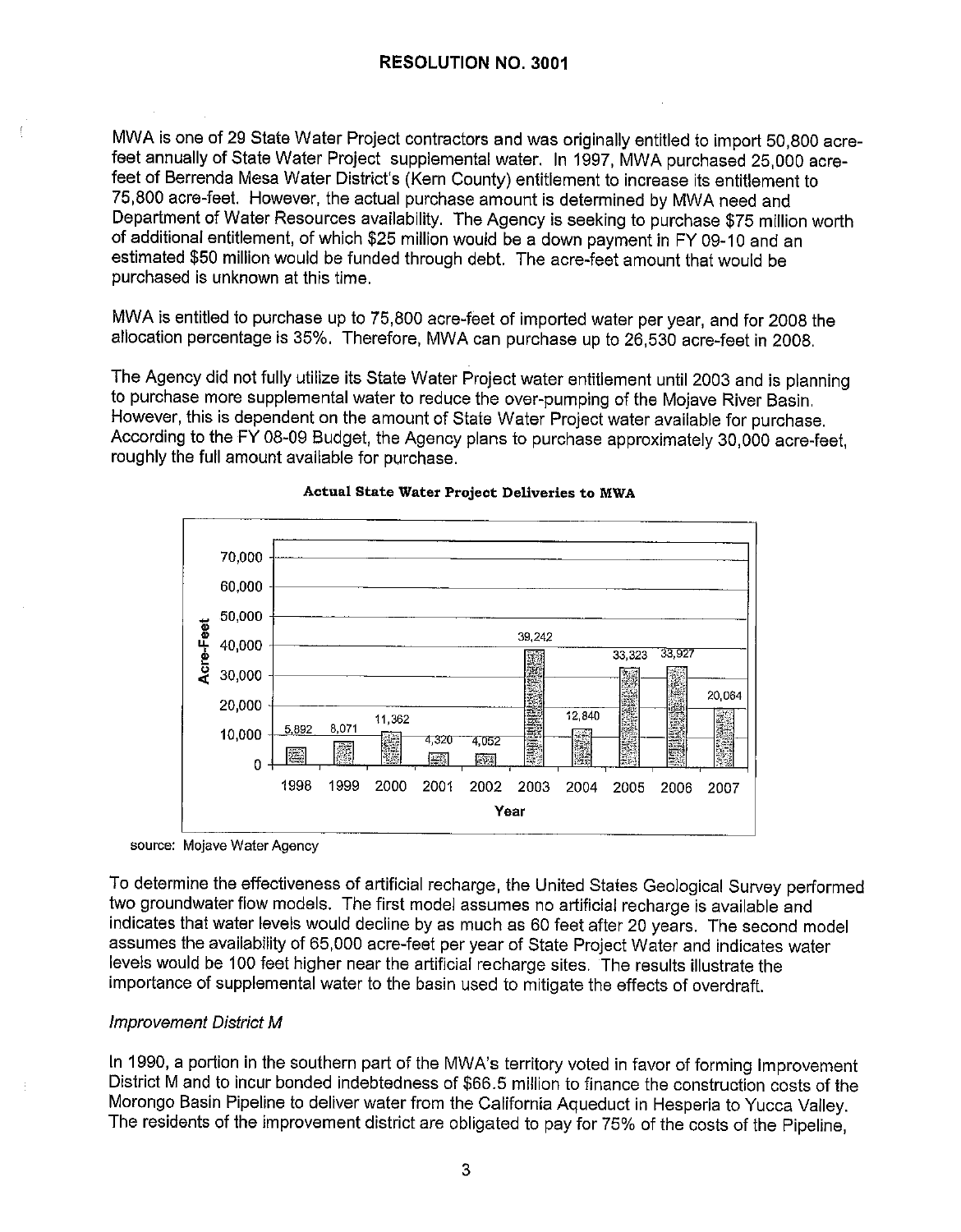and the project participants are obligated to pay for the remaining 25%. The project participants each pay a share of the 25% as follows:

Originally, CSA 70 Improvement District W-1 was obligated at 4% and CSA 70 W-4 at 1%. In 1995, MWA acquired 3% of the rights from CSA 70 W-1 and 1% from CSA W-4. MWA was requested by the County to buy CSA 70 W-1 and W-4 shares due to lack of utilization of the water and the Board of Supervisors approved this request. The percentage share that the participating agencies pay is the same percentage of water which they are entitled. By doing so, the County gave up rights to water from the Pipeline when they sold its share.

#### Water Monitoring

MWA has implemented a project to develop a groundwater analysis system for the entire MWA service area. This system allows the Agency to collect, analyze, and access water quality information to meet its long-term water quality objectives. Approximately 140 groundwatermonitoring wells have been installed since the 1990's. These wells monitor changes in the aquifers and samples are taken to ensure that there are no new contaminants in local aquifers. The Department of Water Resources provided a \$250,000 grant for the Agency to develop a 2,000 foot deep monitoring well (known as the Deep Well Project) upstream of the Mojave River near Hesperia in the Oro Grande wash. This project allows MWA to monitor water levels and anticipate supply and distribution needs before they become urgent.

#### Water Demand

Even with the decrease in imported water for 2008 (estimated availability 26,530 acre-feet in 2008), MWA has received requests for 58,000 acre-feet from water purveyors, more than two times the estimated allocation for the year. This will be the first year that MWA will be unable to meet all requests. Some water purveyors will receive less than requested and will require implementation of conservation or contingency measures. To help meet demands, MWA will utilize about 5,000 acrefeet of its 100,000 acre-feet of stored water.

# Consumptive Use

In the Mojave Basin Area, all uses except for recreation will experience significant increases in consumptive use. Agricultural and municipal consumptive uses are the main driver in increasing overall water consumption. The projection for agricultural use depends on the extent that agricultural users will transfer their water rights in the future; either way, agricultural use will require additional water. Overall, the total projected consumption of water is anticipated to increase to 122,000 acre feet per year by the 2030.

In the Morongo Basin area, agricultural use has been declining since 1990. Other consumptive uses have remained generally constant since 1995. Municipal consumptive use is the majority use and is projected to increase from 2,500 acre-feet per year in 2000 to 4,300 acre-feet per year by 2030. Overall, the total projected consumptive use in the Morongo Basin area is anticipated to increase 74% from 2000 to 2030.

# Regional Recharge and Recovery Project (R-Cubed)

Due to anticipated increases in demand for water through 2025, MWA will need to consider additional projects and water strategies to recharge the water basins to protect the quantity and quality of the water for all types of uses. According to the 2005 Urban Water Management Plan, if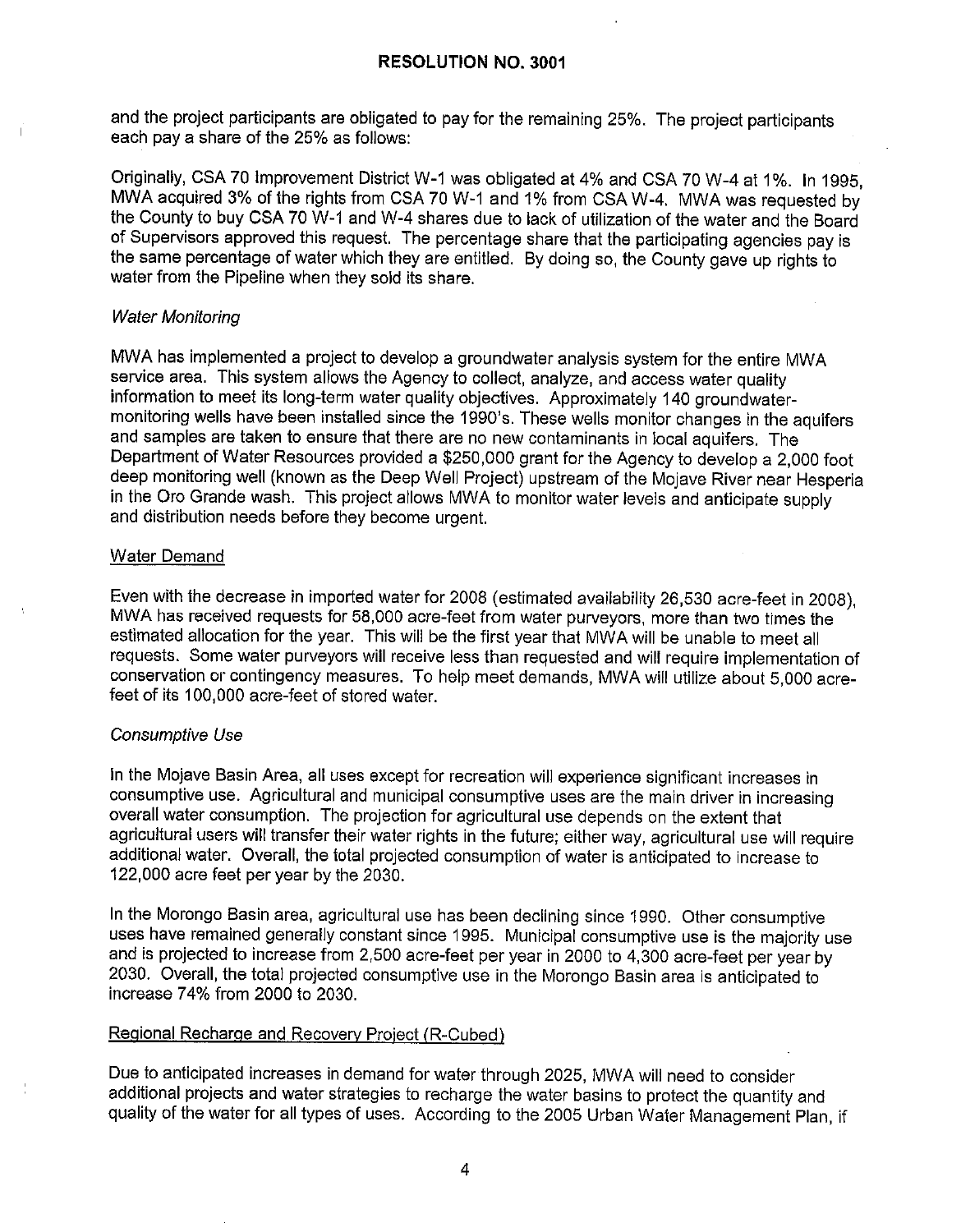such measures and projects are not implemented, the presiding judge for the Mojave Basin Judgment could require mandatory reductions in production.

One such effort, the Regional Recharge and Recovery Project, also known as R-Cubed, is planned to store up to 40,000 acre-feet (13 billion gallons) annually for recharging the Mojave Groundwater Basin. All water pumped will be offset by State Water Project water recharged into the River. In years when demand is high, the Agency will extract the water from the replenishing wells and deliver it to water purveyors. Included in the project are pump stations, turnouts, a nine-mile eastwest pipeline, and a well in the Upper Mojave Basin along the river.

The project is currently in the design and planning phase, and start of construction is scheduled for June 2009. MWA is aiming for its completion by 2010. The Agency was awarded approximately \$23 million in grant funds from Proposition 50 for the project, which is roughly half the cost of the project. The Agency is seeking project sponsorships from local agencies that would directly benefit from the project. In turn, those local agencies that participate financially would have priority in the capacity of the project. This would provide such local agencies with a more reliable source of water.

# Supplemental Monitoring Requirements

The Mojave River County Water District (District) obtained a Judgment in 1966 to limit the amount of water that could be taken from entities upstream of the District. In 1995, LAFCO approved the dissolution of the District (LAFCO 2795), and as a condition of the dissolution MWA succeeded to the responsibilities of the District. Specifically, MWA intervened in the lawsuit Las Flores Ranch Corporation v. Lake Arrowhead Development Company. By intervening in the case, MWA "shall monitor compliance with the Judgment". The monitoring effort involves determination of minimum water flows through a metered facility from Grass Valley Lake into Grass Valley Creek, as prescribed by the Judgment.

The actual responsibility to monitor and report the data resides with the Arrowhead Lake Association, and the Arrowhead Lake Association uses data collected from the Lake Arrowhead Community Services District for monitoring and reporting. MWA's role is to maintain water transfer records of discharge into Grass Valley Creek and to maintain water transfer records from Grass Valley Creek and Grass Valley Lake into Lake Arrowhead. The Agency is fulfilling its obligation by maintaining the discharge and transfer records.

According to MWA staff, the reporting from Arrowhead Lake Association to MWA has been irregular. MWA has made numerous requests for the Arrowhead Lake Association to upgrade existing monitoring capability. To ensure consistent and accurate reporting, Arrowhead Lake Association and Lake Arrowhead CSD are entering into a memorandum of understanding to address a comprehensive monitoring program at Lake Arrowhead. MWA staff, in written correspondence to Lake Arrowhead CSD, is requesting that all parties to the Judgment should agree on the monitoring program and stipulate the agreement to the Court.

# **3. Financial ability of agencies to provide services:**

MWA submitted budget and audit information as part of the service review. The audits and budgets for the Agency include, but not separately, the entities for which it is financially accountable: the Mojave Basin Area Watermaster and the Mojave Water Agency Public Facilities Corporation.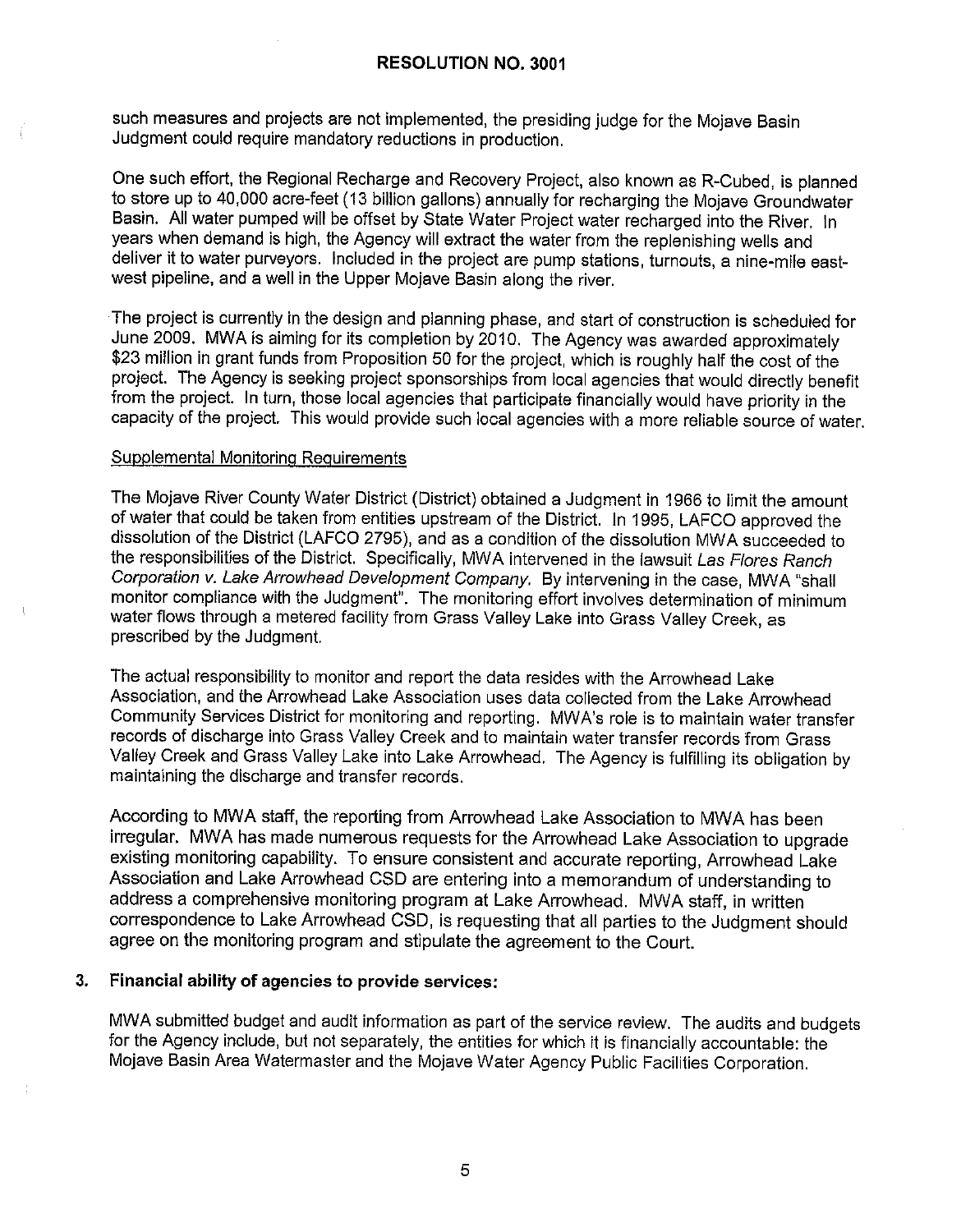# Revenues

# Taxes and Assessments

In 1977/78, before Proposition 13, all landowners within MWA paid two taxes, as identified in the County's 1977/78 tax rate book.

- 45 cents per \$100 of assessed valuation based on land
- 27.8 cents per \$100 of assessed valuation based on land and improvements

Following implementation of Proposition 13, a portion of the previous tax structure was applied to the 1% general levy and the rates for bond repayment and administrative costs for the State Water Project became separate tax assessment. Currently, all landowners within MWA pay these three taxes, only two of which are specifically identified on the property tax bills issued by the County Treasurer-Tax Collector:

- General Tax Levy (Share of the one percent ad valorem) The Agency receives a share of the one percent ad valorem property tax, with a year-end projection of \$3.8 million for FY 07-08. The use is unrestricted, but a portion is used as repayment of the Morongo Basin Pipeline (the Agency as a project participant pays 4% of the 25% participating agencies' cost share of the bonds).
- Mojave Water Bond Debt  $#1 -$  Pursuant to Water Code Appendix 97-16, the Agency is authorized to levy an assessment not to exceed 45 cents per \$100 of assessed valuation based on land only. The Agency has indicated that Proposition 13 limited the 45 cent rate to 11.25 cents, and MWA levies the full 11.25 cent rate. It is dedicated to repayment for State Water Project contract costs and any variable costs to deliver the water. This tax is identified as "MWA1" in the budgets and audits, with a year-end projection of \$13.3 million for FY 07-08.
- Mojave Water Bond Debt  $#2$  The property tax bills identify a second special tax titled "Mojave Water Bond Debt #2". The FY 07-08 year-end projection is \$20.0 million for Mojave Water Bond Debt #2, or the MWA2(a) and (b) special taxes. The Agency has identified the following calculation structure for this special tax:
	- $\circ$  MWA2(a) If the MWA1 special tax does not yield adequate revenue for its purpose, the Agency is authorized to levy a special tax for the additional revenue required for the purpose of paying all other costs, expenses, and obligations of the Agency for the State Water Project contract, pursuant to Water Code Appendix 97-16. The rate for this special tax is 3 cents per \$100 of assessed valuation based on land and improvements. One cent is used to pay for State Water Project contract costs not covered by the MWA1 special tax. It can also be used for purchase of stored water and State Water Project entitlements. Two cents is dedicated for the Berrenda Mesa debt (purchase of additional State Water Project entitlement).
	- MWA2 $(b)$  The Agency is authorized to levy a special tax not to exceed 10 cents per \$100 of assessed valuation based on land and improvements to pay for the administration of the Agency, pursuant to Water Code Appendix 97-16. However, Proposition 13 limited the 10 cent rate to 2.5 cents, and MWA levies the full 2.5 cent rate.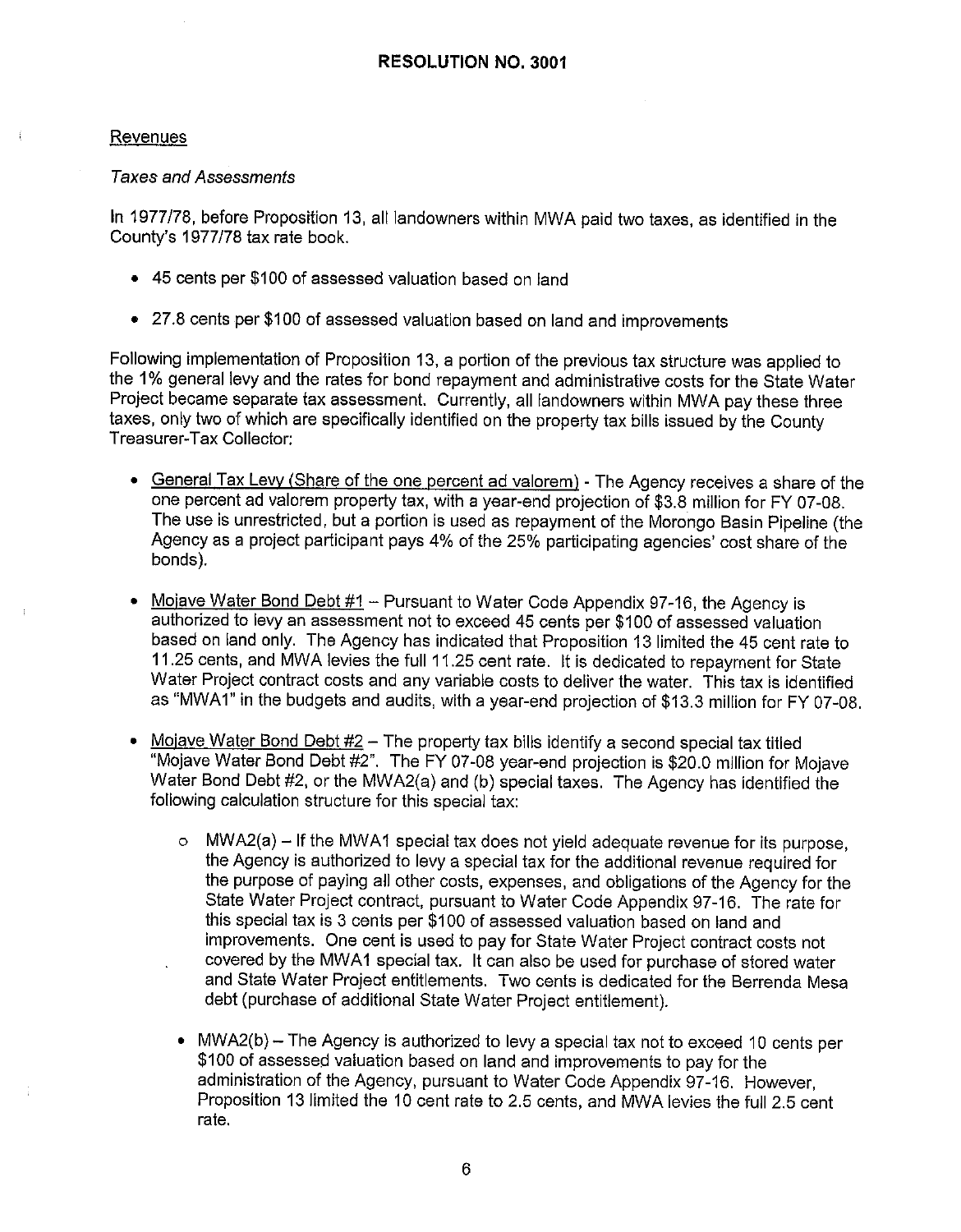Following Proposition 13, the Legislature enacted statutes to implement its provisions. Under these statutes, a local government's share of the one percent general levy was based on the share of the property tax going to that local government before Proposition 13 (excluding bond debt). LAFCO and Mojave Water Agency staffs have reviewed the question of how the two special taxes are defined each year for placement on the tax roll. For Mojave Water Bond #2, it is LAFCO staff's understanding that the share identified by the Agency as "MWA2(b )" for general administrative purposes was converted to the MWA's share of the general ad valorem tax. It is also understood that State Water Project contract costs not covered by the MWA1 special tax, Berrenda Mesa debt, etc. identified by the Agency as "MWA2(a) can be included in the special tax. Mojave Water Agency staff has implemented the structure as defined above and annually adopts a resolution requesting the County to assess and collect the special taxes. There are no documents currently available to rectify the question of the structure of Mojave Water Bond #2 and its special tax status.

The landowners within Improvement District M pay for the bond debt of the Morongo Basin Pipeline. The rate for this assessment is 8.5 cents per \$100 of assessed valuation based on land and improvements (both secured and unsecured). Property owners pay 75% of the cost of pipeline and Improvement District M participating agencies pay 25% of the cost of the pipeline. For FY 07-08, \$2.3 million is projected for this assessment.

MWA receives revenue from the sale of water to purveyors, although the purchase and sale of water should be equal. An assessment of 25% (reliability assessment) on water sales was initiated in 02/03 and is used to pay for water rights, stored water, and infrastructure through the issuance of debt or on a pay-as-you-go basis.

# Federal and State Funding

In December 2007, the "Southern California Desert Region Integrated Water and Economic Sustainability Act" was signed by the President of the United States as part of the federal Omnibus spending bill. The bill, HR. 771, authorizes the Secretary of the Interior to participate in the design, planning, and construction of projects to implement MWA's Integrated Regional Water Management Plan. The bill allows the Agency to seek up to \$20 million in appropriations through various spending bills. In the same Omnibus federal spending package, MWA secured appropriations for two key projects. The invasive species removal project in the Mojave River Basin received \$710,000 from the Department of Agriculture. The R-Cubed project received \$123,000 from the 2007 Energy and Water Bill to continue its development.

The Agency also was approved for a \$25 million Proposition 50 grant towards the R-Cubed project, water conservation, and invasive species removal. During FY 08-09, \$15 million is estimated to be received from the grant.

# Funds

MWA has four funds: State Water Project fund, General fund, Debt Service fund, and Improvement District M Debt Service fund. Monies do not transfer between the funds and the general money flow is as follows:

- State Water Project Fund
	- o Receives revenues from MWA1 and MWA2(a) assessments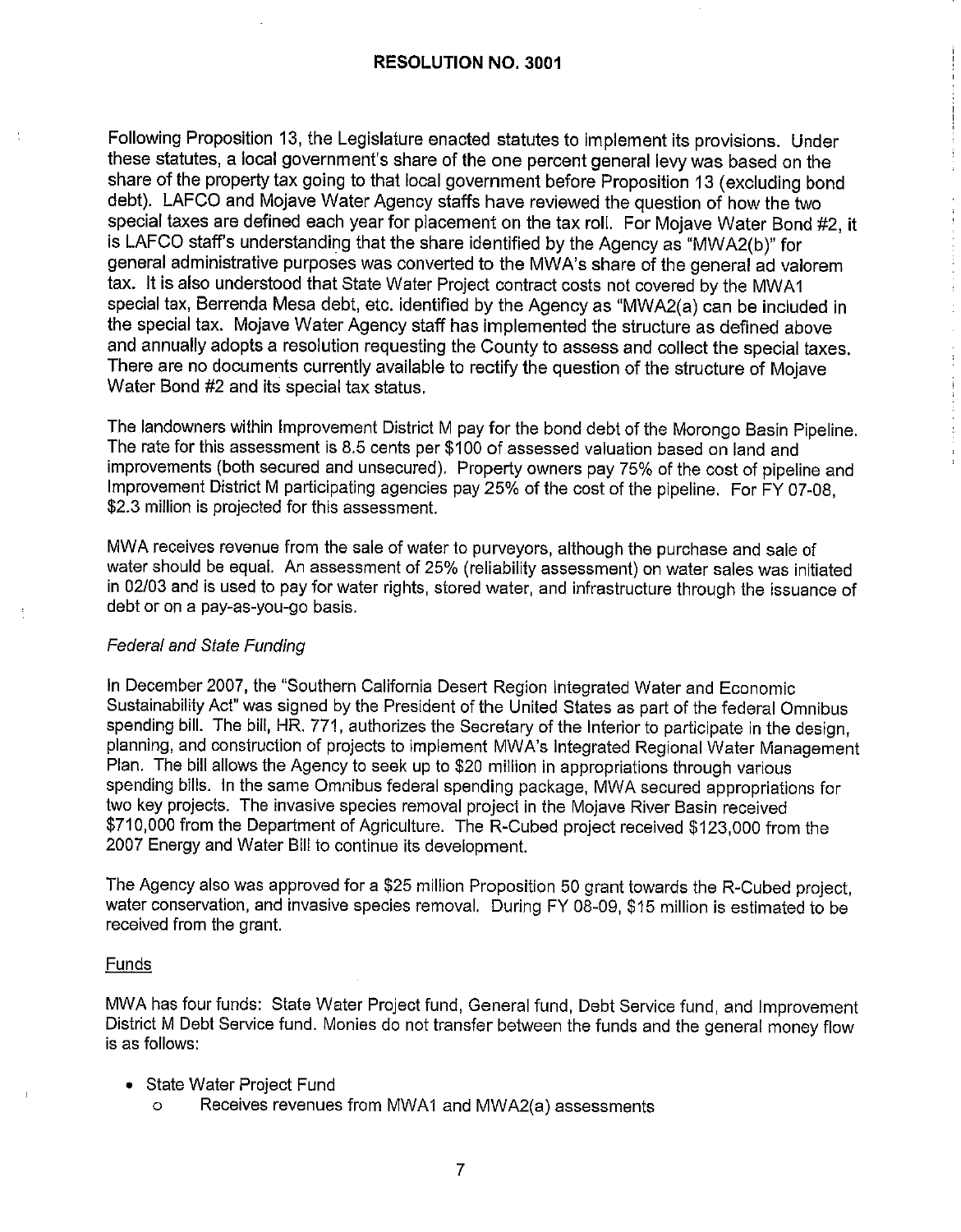- o Pays for State Water Project fixed costs, storage water, and State Water Project entitlements
- General **Fund** 
	- o Receives revenues from MWA2(b) assessment and water charges<br>o Pays for administrative costs. State Water Project costs, and canital
	- Pays for administrative costs, State Water Project costs, and capital
- Debt Service Fund
	- o Receives revenues from general and special taxes and reliability charges.
	- o Pays for Department of Water Resources loan and new State Water Project entitlement debt

# Five Year Capital Budget

Over the next five years, MWA's Capital Budget plans for over \$100 million in capital projects (\$46 million to be expended in FY 08-09), of which \$45 million is estimated to be funded through grants or local funds. The activities include recharge projects, invasive species removal, and land acquisition.

- Regional Recharge and Recovery Project (R-Cubed) The estimated cost of the project is \$62.7 million. Funding from Proposition 50 grants (\$23 million) \_and local funding (\$12 million) is estimated to reduce the MWA share of the project cost to \$21. 7 million.
- South Rock Springs Recharge- The estimated cost of the project is \$6.4 million. At this time there are no grants or sponsorships.
- Oro Grande North Recharge The estimated cost of the project is \$7.7 million. Funding from Proposition 50 grants (\$2.5 million) and local funding (\$1.25 million) is estimated to reduce the MWA share of the project cost to \$3.25 million.
- Agency Building Expansion The estimated cost of the project is \$8.5 million. The sale of the existing headquarters building and other facilities is estimated to reduce the project cost to \$7.8 million.

# Commitments and Long-Term Debt

# **Commitments**

As a state water contractor, MWA has entered into a contract with the State Department of Water Resources in order to receive an annual entitlement of water from the State Water Project. In turn, the Agency pays a proportionate share of the construction and maintenance costs of the State Water Project in addition to variable and replacement costs for water deliveries received, The Agency's FY 2006-07 audit refers to the Department of Water Resources Bulletin 132-07 and lists the Agency's total State Water Project costs from 2008 to 2035 as \$712,485,000, assuming full delivery of entitlement.

# Long-term Debt

According to the FY 07-08 budget, as of June 30, 2008, MW A's long-term debt is comprised of:

• Improvement District M general obligation bond (\$33.3 million), matures 2022;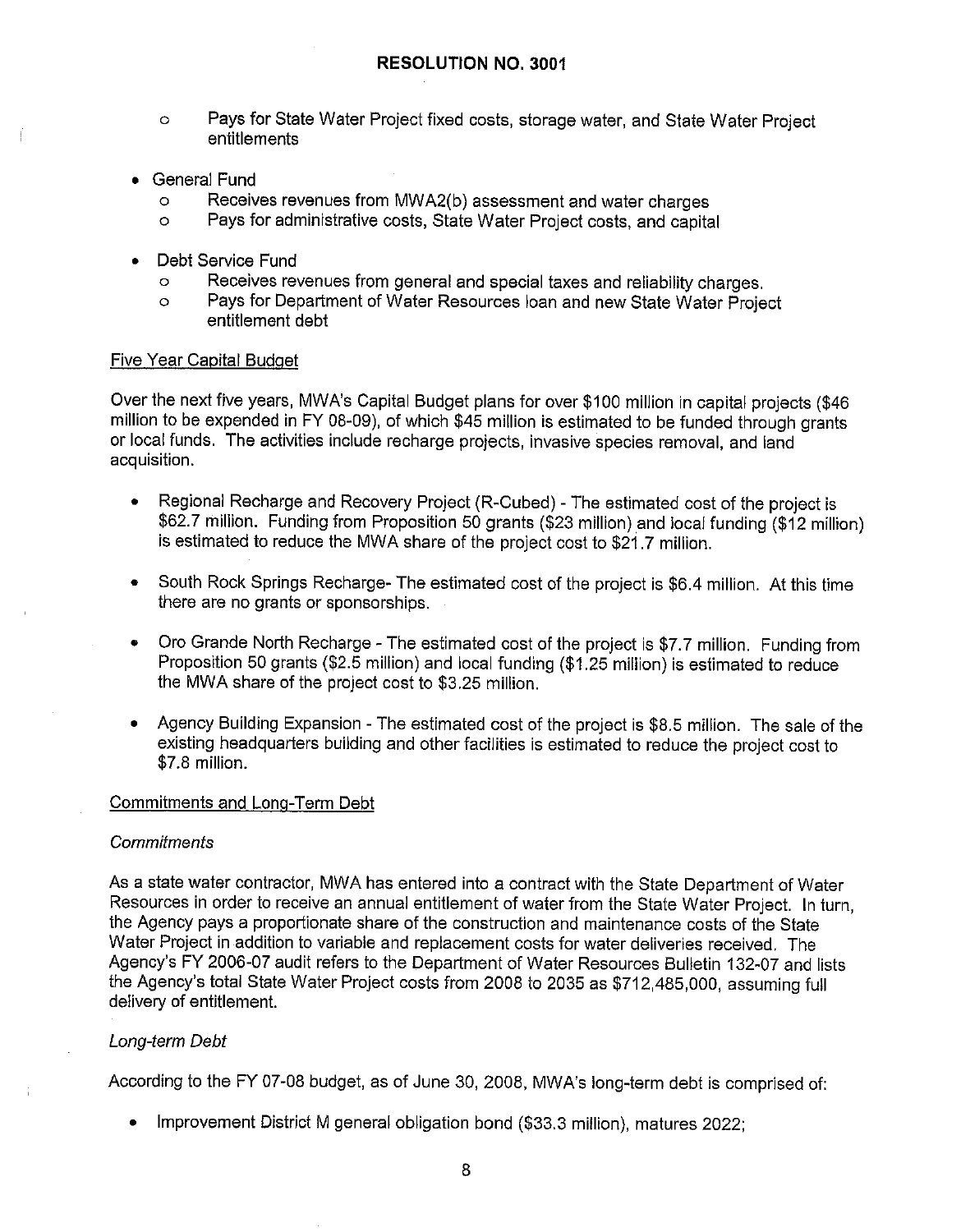- Certificate of participation for supplemental water entitlement project (\$21.3 million), matures 2022; and
- Three loans due to the Department of Water Resources totaling \$5.7 million for groundwater charge, two loans mature in 2014 and one loan matures in 2018.

# FY 2007-08 and FY 2008-09 Budgets

The FY 2008-09 Budget was adopted by the MWA board on June 26, 2008. A review of the budget indicates that the most notable increase in revenues (approximately \$27 million from FY 07-08 Projected) is due to grants and sponsorships. Additionally, the increase in water sales projected is an effect of the court-mandated rampdown which requires the purchase of more supplemental water as the basin is ramped down.

Expenses are anticipated to increase by \$56.4 million from FY 07-08 Projected, primarily due to DWR fixed payments, water purchases, and capital projects. Expenditures are budgeted at \$87.4 million dollars and are comprised of capital costs (\$48.5 million - 56%), Department of Water Resources fixed costs (\$12.4 million - 14%), water purchases (\$11.6 million - 13%), departmental expenses (\$8.5 million  $-10\%$ , of which \$2.6 is salaries), and debt service (\$5.9 million  $-7\%$ ). DWR minimum costs are a result of unknowns resulting from the Delta smelt ruling, aging levee infrastructure, and environmental challenges to the water supply. It is anticipated in the next few years that environmental costs may require up-front payment.

MWA cannot control the costs for State Project Water as these costs are charged to MWA by the Department of Water Resources. MWA establishes its wholesale rates annually to compensate for variable costs charged from the Department of Water Resources. These variable rates include charges for operation, maintenance, power, and replacement costs for the State Water Project, as well as capital recovery and administrative burdens. In 2006 the Agency paid \$10.3 million in State Water Project costs, paid \$11.5 million in 2007, and anticipates \$12.4 million for 2008.

# **4. Status of, and opportunities for, shared facilities:**

MWA shares the California Aqueduct with the other state water contractors, and as a participant shares the Morongo Basin Pipeline with the other participating agencies. No significant issues related to shared facilities were identified.

# **5. Accountability for community service needs, including governmental structure and operational efficiencies:**

# Governmental Structure

Representation is divided among seven divisions, and each division elects one director to represent that division. Elections are consolidated with County elections every even-numbered year in November. The odd numbered divisions (1,3,5, and 7) and the even numbered divisions (2.4, and 6) are held every four years on an alternating basis. Of the seven current board members, six have been elected and one has been appointed. The board members also sit as members of MWA's four committees, which are:

- Planning, Resources, and Technology
- Engineering and Operations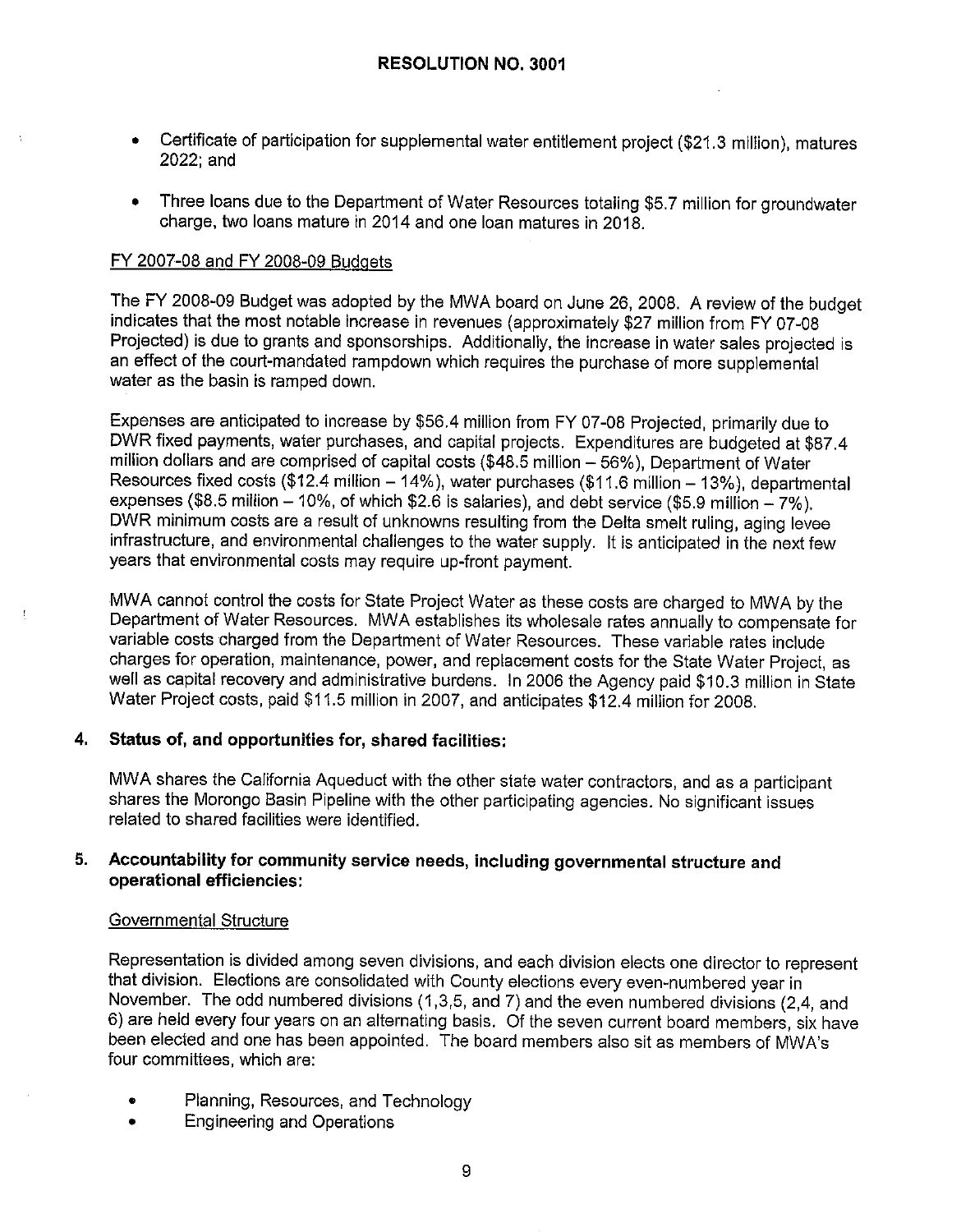- Personnel, Finance, and Security
- Legal/Legislative and Public Information

The MWA staff and the seven members of the board of directors function as the staff and board of directors of the Watermaster. As indicated in the financial section of this report, the Watermaster is considered and presented as a component unit of MWA. The Mojave Basin Area Judgment stipulates that each sub-area has an advisory committee that reviews and makes recommendations on all discretionary determinations by the Watermaster that may affect that sub-area. Each subarea advisory committee consists of five members (which can be persons or water purveyors) elected by the water producers in the sub-area.

# Agency Practices

Providing the framework and focus for the Agency to fulfill its legislative mandate is its Strategic Plan. The Strategic Plan contains its vision and mission statements and defines its goals. The Agency uses fiscal and policy directives to revise the goals and elements of the Strategic Plan annually. The annual revisions of the Plan in conjunction with the Regional Water Management Plan are then used to formulate the budget, financial plan, and capital improvement program.

The annual budget is presented to a standing committee in April and May and then to the board of directors in a public hearing in June where the public can provide comments. Staff also presents to the board a mid-year budget review.

There are other activities that the Agency does to increase public awareness and participation. The Agency publishes a quarterly newsletter, The Panorama. The newsletter contains a calendar of events, community information, articles on water issues, and methods to reduce water use. The Agency provides speakers to local and community groups to speak about water issues and MW A's projects and plans. Recently, MWA released its new website, titled "State of the Basin". This site contains Mojave River Basin information regarding water level, water quality, weather, watershed discharges, and deliveries. It can be accessed from the main MWA website.

# Operational Efficiency and Partnerships

MWA is the lead agency in a water conservation coalition, the Alliance for Water Awareness and Conservation (AWAC). As the lead agency, MWA has hired a full-time water conservation coordinator who serves as executive director to AWAC. This alliance promotes water conservation throughout the High Desert and operates on an adopted memorandum of understanding.

MWA is actively involved in water conservation efforts through its Water Conservation Incentives Program. The Water Conservation Incentives Program provides rebates to homeowners to make their homes more water friendly. Rebates are given for installation of high efficiency toilets and water efficient clothes washers and conversion of grass lawns to a more desert friendly landscape. The program is sponsored by MWA, AWAC, and the Department of Water Resources. According to the FY 08-09 Budget, MWA will invest \$500,000 toward this program for the year.

MWA participates in a joint powers authority, State Water Contractors, which consists of agencies that have state water contracts. The purpose of the entity is to provide for the development and delivery of water from the State Water Project to contractors.

The Agency participates with numerous entities, identified in the staff report, through either monetary contribution or through services or resources, on various projects.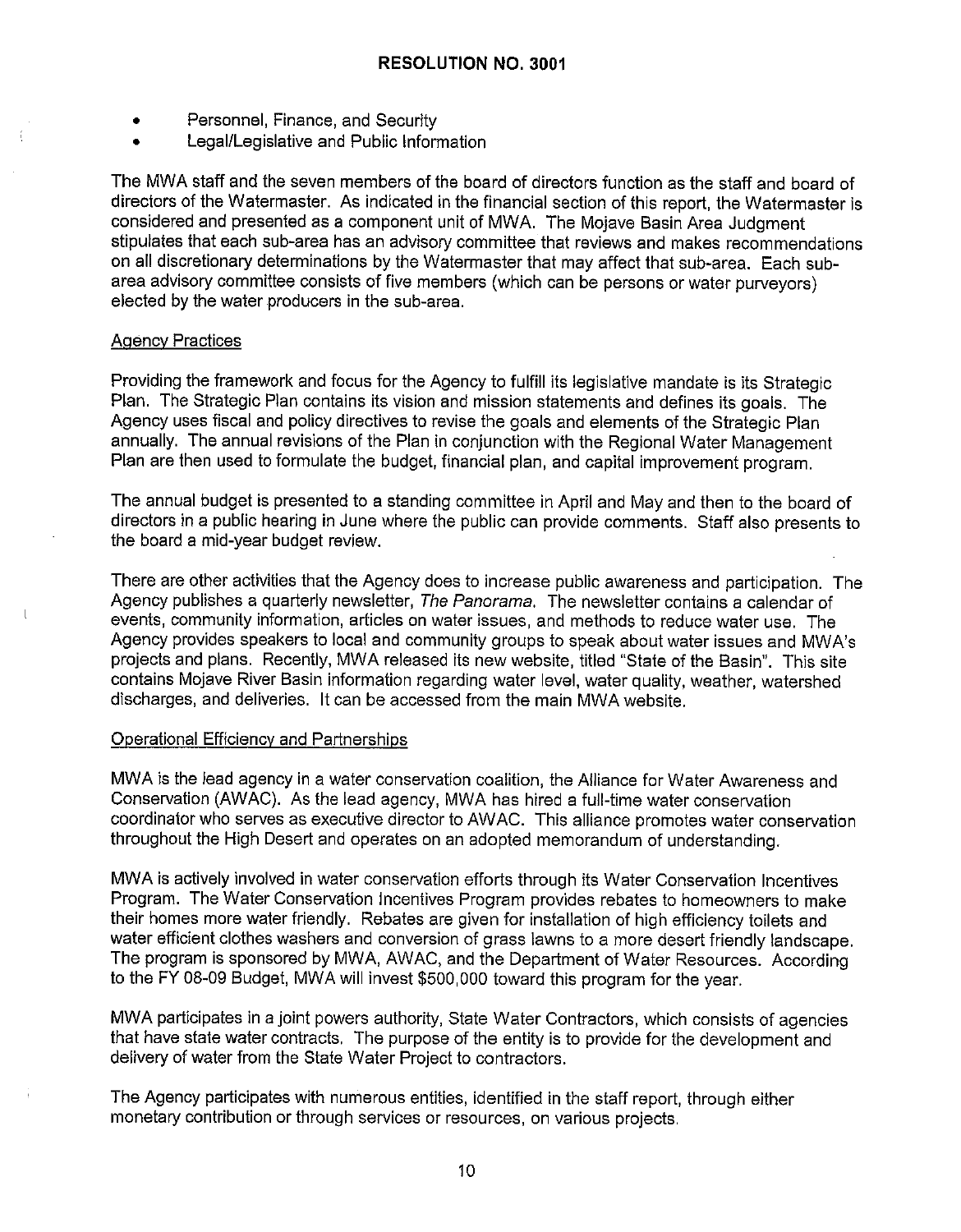# Governmental Structure Options

While the discussion of some government structure options may be theoretical, a service review should address all possible options and the Commission has evaluated those outlined in the staff review. The staff report evaluated the options of: expansion of territory to include areas not currently a part of a State Water Contractor, the consolidation of the Agency with another State Water Contractor, and the dissolution of the Agency. None of these government structure options were identified for support. No other significant issues related to local government structure options were identified.

**WHEREAS,** the following determinations are made in conformance with Government Code Section 56425 and local Commission policy:

# **1. Present and Planned Uses:**

Present land uses within the MWA sphere of influence include the full range of densities from high density to non-developable land. Land uses also include the full range including open space, agricultural, residential, recreational, and industrial. There are Williamson Act Agricultural contract lands within the Agency, with many in the Lucerne Valley, Hinkley, and Helendale areas. As shown in the figure and chart below, the majority of the jurisdictional/land ownership within the Agency is public lands.



#### **Public Lands with MWA**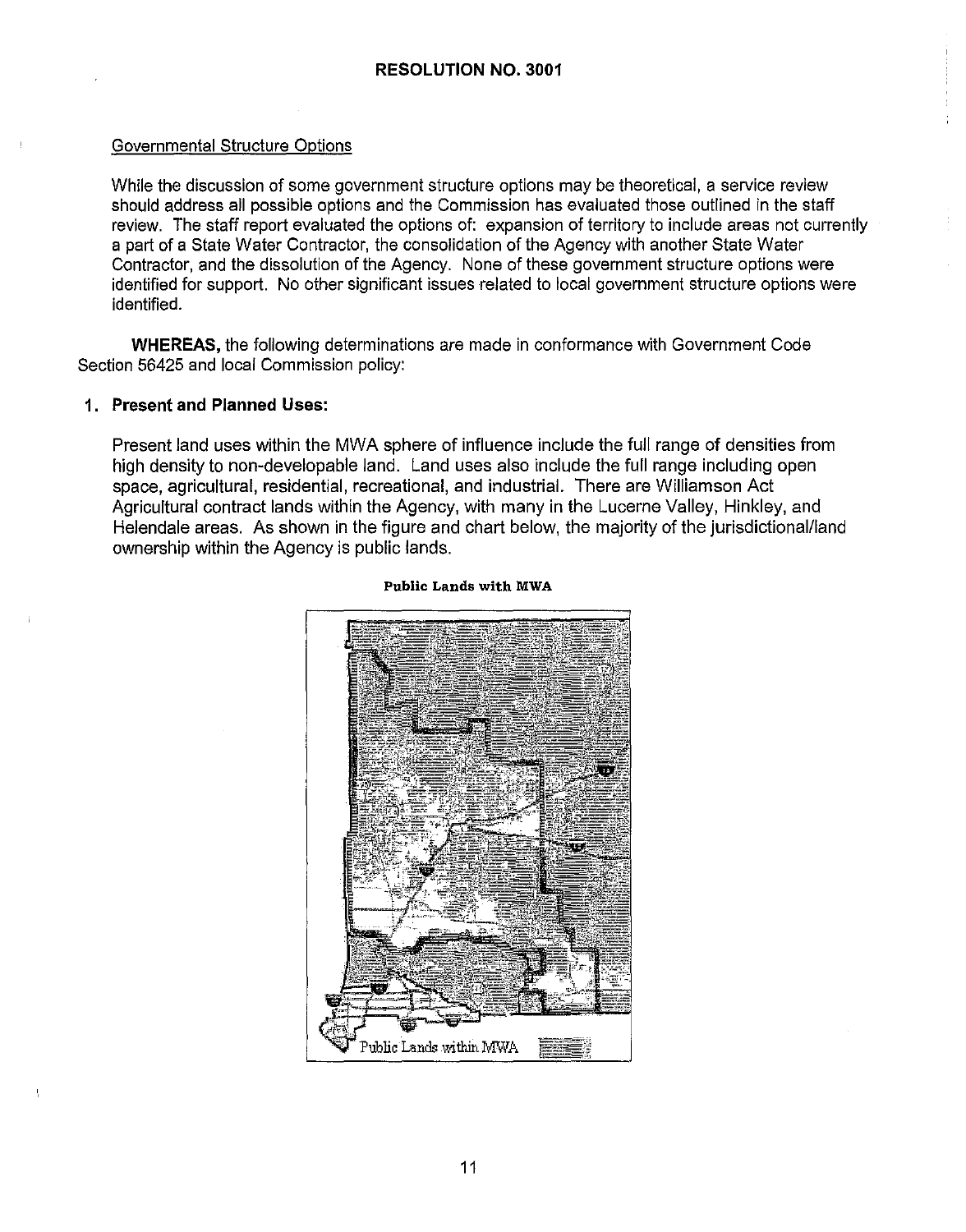| <b>Agency</b>                    | Square Miles Percentage |         |
|----------------------------------|-------------------------|---------|
| <b>Bureau of Land Management</b> | 2,372                   | 48.7%   |
| <b>Local Government</b>          |                         | $0.0\%$ |
| Military                         | 250                     | 5.1%    |
| <b>National Park Service</b>     | 57                      | 1.2%    |
| <b>State</b>                     | 60                      | 1.2%    |
| <b>US Forest Service</b>         |                         | 0.1%    |
| Private                          | 2.128                   | 43.7%   |
|                                  |                         |         |
| TOTAL AREA                       | 4.872                   | 100.0%  |

#### Jurisdictional/Landownership Breakdown

source: County of San Bernardino Information Services Department

As development continues, lands with the potential for agricultural use near population centers and freeway and transit corridors will continue to decrease and municipal land use will increase. Planned uses of the communities along the Mojave River and other areas include tract and other developments. Some of these projects include general plan amendments that will increase the densities of the land.

In addition to the projected population increases, new industrial, commercial, and recreational activities will require water. Referenced in the FY 07-08 budget for the Agency, the Southern California Association of Governments estimates by 2022 there will be more than 1,800 new jobs generated by over 100 companies coming to the Southern California Logistics Airport.

# **2. Present and Probable Need for Public Facilities and Services:**

The enabling act of the Agency states that its purpose is to ensure that sufficient water may be available for any present or future beneficial use within its territory. The Mojave River and Warren Basin adjudications require supplemental water to be delivered to the region to balance the waterbasins due to the overdraft. As a State Water Project contractor and Watermaster of the Mojave River basin, MWA imports water to replenish the waterbasins and carries out the obligations of the adjudications.

Even with the decrease in imported water for 2008 ( estimated availability 26,530 acre-feet in 2008), MWA has received requests for 58,000 acre-feet from water purveyors, more than two times the estimated allocation for the year. According to MWA, this will be the first year that it will be unable to meet all requests, and some water purveyors will receive less than requested. The reductions in the supply of water are due to lower than normal snowpack and environmental litigation and judgments on the State Water Project conveyance system, primarily the Delta. These reductions are not directly a local facility problem, but are a long-term supply issue for the region. To help meet the existing demands, MWA will utilize about 5,000 feet of its 100,000 acre-feet of stored water.

# **3. Present Capacity of Public Facilities and Adequacy of Public Services**

Being a water wholesaler, not a retail agency, MWA does not have traditional facilities. It has two pipelines that deliver water to communities removed from the California Aqueduct. The 71 mile Morongo Basin Pipeline serves the communities of Johnson Valley, Joshua Tree, Landers,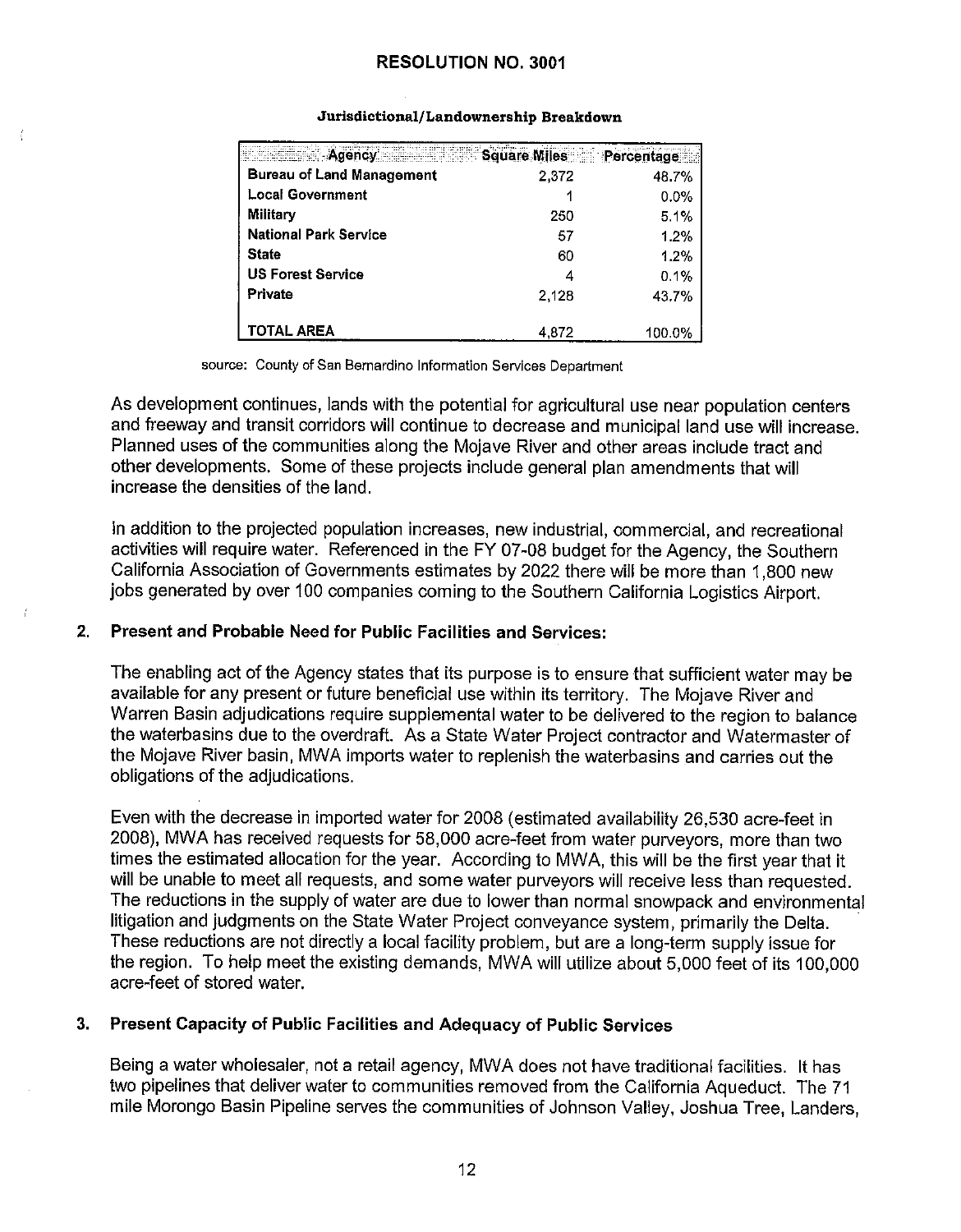and the Town of Yucca Valley. The pipeline delivers water from a five million gallon reservoir in Landers to percolation ponds in the Yucca Valley area that act as natural filtration systems where the water seeps back into the ground to recharge the aquifer. The 72 mile Mojave River Pipeline can supply up to 45,000 acre-feet of water each year to the Mojave River Basin where it percolates into groundwater recharge basins at Hodge, Lenwood, Daggett, and Newberry Springs. It serves the communities of Barstow, Daggett, Hinkley, Hodge, Lenwood, Minneola, Newberry Springs, and Yermo.

The Agency does not own the waterbasins within its boundaries, but it has the authority to store water in basins. The storage capacity of the waterbasins is more than adequate to bank water for future use. The Mojave River basin alone has an estimated storage capacity of 2 million acre-feet. The intent of the Agency is to store up to three years demand for use during periods of drought or an interruption in deliveries through the State Water Project.

There are water supply challenges in the region. Due to the overdraft, two basins are adjudicated and this requires the purchase of imported State Water Project water. MWA is entitled to 75,800 acre-feet of State Water Project Water each year, but the amount eligible for purchase is dependent on the annual allocated percentage as determined by the Department of Water Resources. For 2008, water contractors can purchase up to 35% of their allotment. For MWA, this equates to 26,530 acre-feet for the year, which falls short of demand.

# **4. Social and Economic Communities of Interest**

The purpose as identified in the enabling legislation is that MWA is to ensure that sufficient water will be available for any present or future beneficial use within its territory. Therefore, as a regional agency it is difficult to identify a social or economic community of interest. Since the efforts of this agency are to provide for the adjudicated basin, the Mojave River and the Warren Basin adjudications point to a regional economic community of interest.

# **5. Other Findings:**

- A. Legal advertisement of the Commission's consideration has been provided through publication in the Sun, Desert Dispatch, Daily Press, and Hi Desert Star. As required by state law, and Commission policy an  $1/8<sup>th</sup>$  page legal ad was provided for this consideration.
- B. As required by State law, individual notification was provided to affected and interested agencies, County departments, and those agencies and individuals requesting mailed notice.
- C. Comments from landowners/registered voters and any affected agency will need to be reviewed and considered by the Commission in making its determinations.

**WHEREAS,** pursuant to the provisions of Government Code Section 56425(i) the range of services provided by the Mojave Water Agency shall be limited to the following:

| <b>DISTRICT</b>        | <b>FUNCTIONS</b> | <b>SERVICES</b>                                                                     |
|------------------------|------------------|-------------------------------------------------------------------------------------|
| Mojave Water<br>Agency | Water            | Acquisition, Wholesale, Retail.<br>Replenishment, Conservation, Basin<br>Management |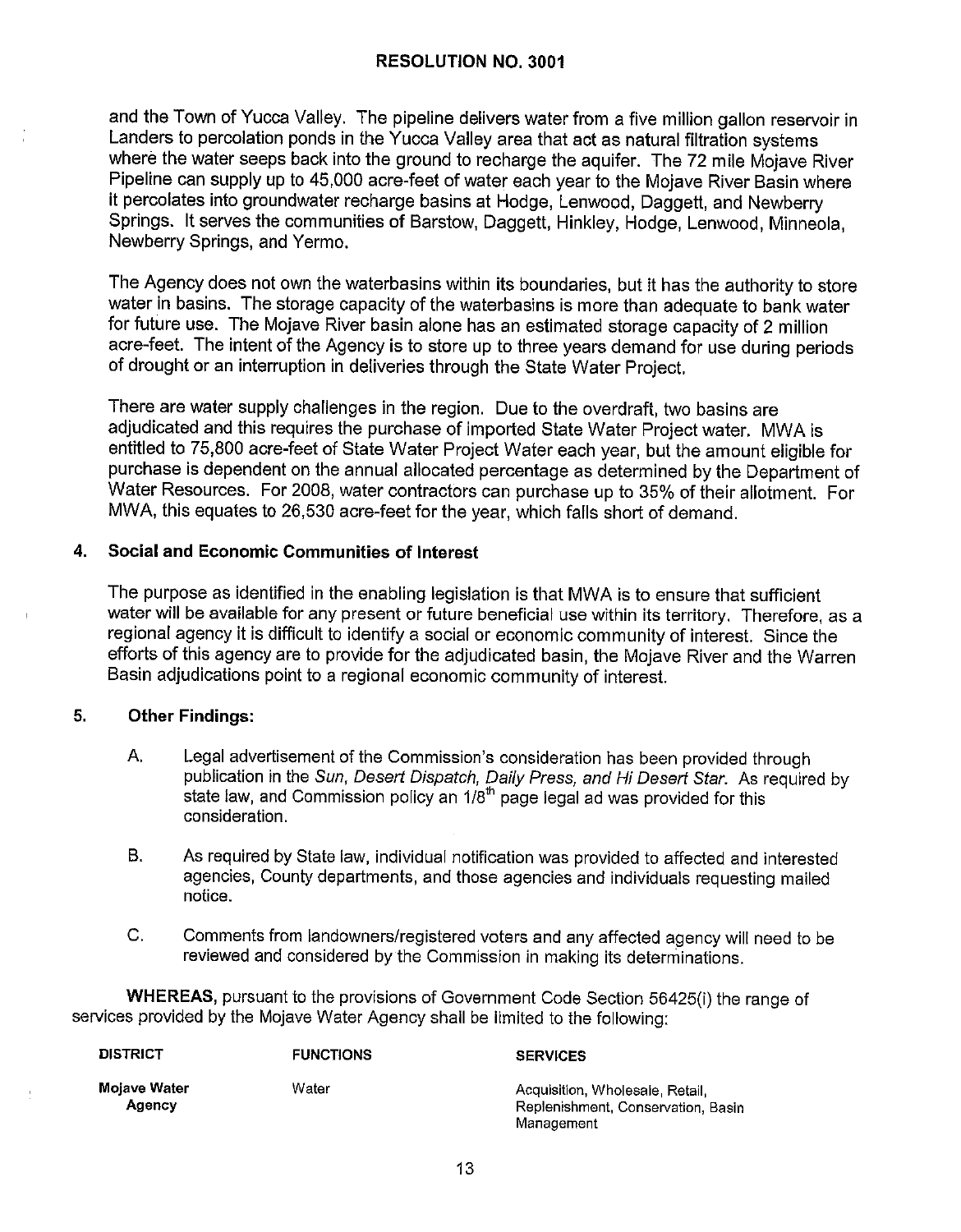Sewer

Regional treatment, Wastewater **reclamation** 

and such range of services shall not be changed unless approved by this Commission; and

**WHEREAS,** havirig reviewed and considered the findings as outlined above, the Commission affirms the sphere of influence of Mojave Water Agency, and affirms and clarifies the functions and services currently authorized Mojave Water Agency:

**NOW, THEREFORE, BE IT RESOLVED** by the Local Agency Formation Commission of the County of San Bernardino, State of California, that this Commission shall consider the sphere of influence for Mojave Water Agency; it being fully understood that establishment of such a sphere of influence is a policy declaration of this Commission based on existing facts and circumstances which, although not readily changed, may be subject to review and change in the event a future significant change of circumstances so warrants;

**BE** IT **FURTHER RESOLVED** that the Local Agency Formation Commission of the County of San Bernardino, State of California, does hereby determine that Mojave Water Agency shall indemnify, defend, and hold harmless the Local Agency Formation Commission of the County of San Bernardino from any legal expense, legal action, or judgment arising out of the Commission's designation of the expanded sphere of influence, including any reimbursement of legal fees and costs incurred by the Commission.

**THIS ACTION APPROVED AND ADOPTED by the Local Agency Formation Commission of the County of San Bernardino by the following vote:** 

**AYES: COMMISSIONERS: Colven, Cox, Hansberger, McCallon, Mitzelfelt, Nuaimi, Pearson** 

**NOES: COMMISSIONERS: None** 

**ABSENT: COMMISSIONERS: Biane (Mitzelfelt voting in his stead)** 

الأواجأة الأواطرا والموارد ولواجأه ولواجأه ولواحا والموادوق وكواث ولواحا والمرادعة 

**STATE OF CALIFORNIA** )

) **ss.** 

**COUNTY OF SAN BERNARDINO** )

I, **KATHLEEN ROLLINGS-McDONALD, Executive Officer of the Local Agency Formation Commission of the County of San Bernardino, California, do hereby certify this record to be a full, true, and correct copy of the action taken by said Commission, by vote of the members present, as the same appears in the Official Minutes of said Commission at its meeting of July 16, 2008.** 

**DATED: July 17, 2008** 

**JGS-McDON/ Executive Officer** 

14